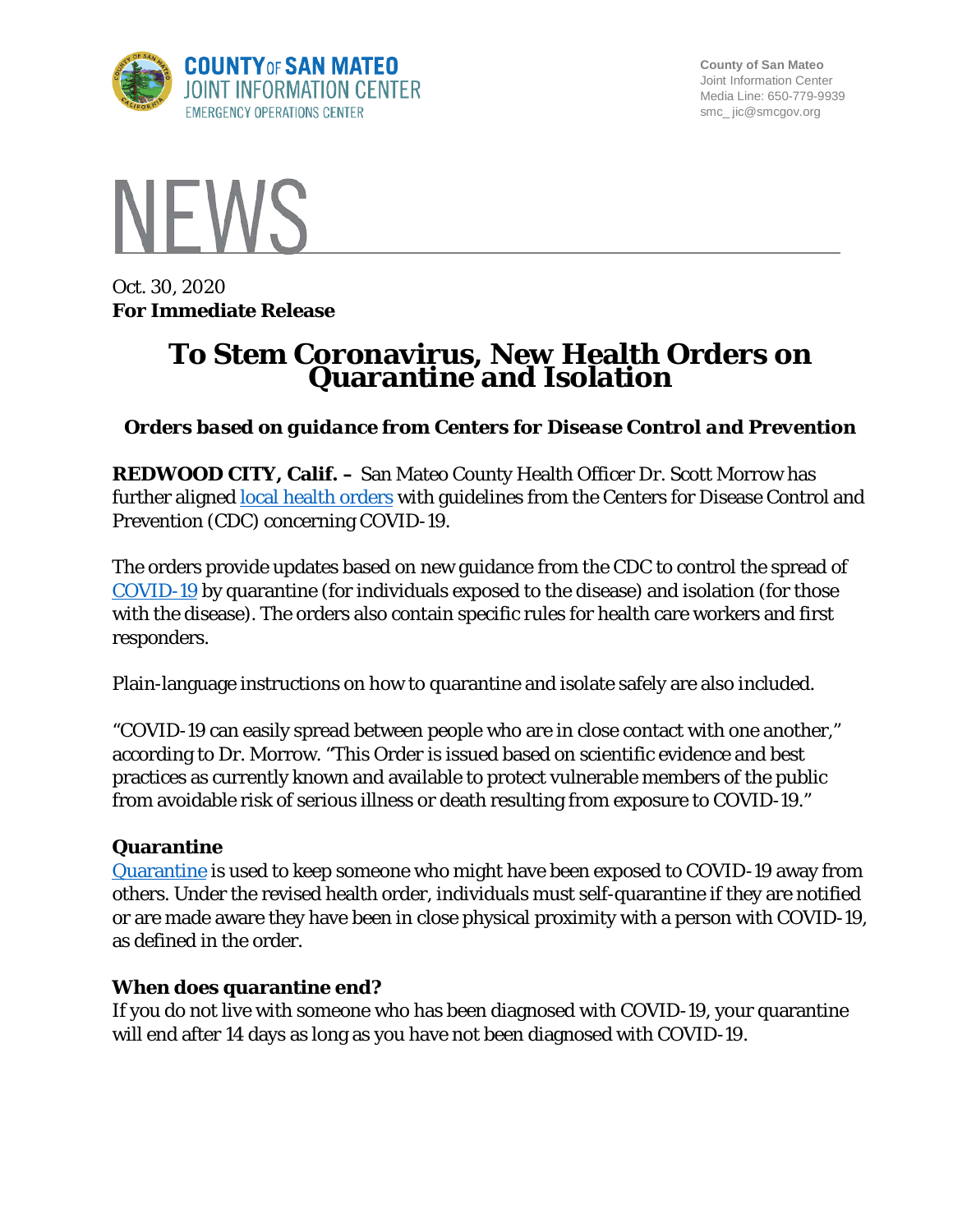If you live with someone who has been diagnosed with COVID-19, you will need to quarantine for 14 days after your household member no longer needs to be isolated, so long as you have not been diagnosed with COVID-19.

## **Isolation**

[Isolation](https://www.smchealth.org/sites/main/files/file-attachments/ho_order_c19-6c_appendix_b_home_isolation_instructions_20201029.pdf?1604082790) keeps someone who is infected with the virus away from others, even in their home. A person with COVID-19 must immediately isolate themselves at home or another residence, follow home isolation instructions, and tell close contacts and cooperate fully with local Public Health concerning contact tracing and related investigations.

### **When does isolation end?**

An individual with COVID-19 should remain in isolation for at least 10 days after they first begin to develop symptoms and at least one 1 day after recovery. Recovery is defined as resolution of fever without the use of fever-reducing medications and improvement in symptoms associated with COVID-19.

If an individual with COVID-19 never develops any symptoms, then the individual should remain in isolation for ten days from the date the positive test was performed.

The order also spells out criteria for specific instances, such as an individual who is immunocompromised, lives in a congregant setting or is at risk of transmitting infection to others who are vulnerable.

#### **Assistance with Quarantine or Isolation**

If a person needs assistance finding a place to quarantine or isolate, they should promptly contact the County's Emergency Operations Center Care and Shelter Branch by calling 211. Assistance with food and other essential needs may also be available.

# **COVID-19 and San Mateo County**

As of Thursday, October 29, County Health has recorded 11,341 cases of COVID-19 since the pandemic began.

The state of California on Tuesday eased certain restrictions on activities by moving the [county into the "Orange" Tier 3](https://www.smcgov.org/press-release/covid-19-update-state-moves-san-mateo-county-orange-tier) on the state's [color-coded, four-tier](https://covid19.ca.gov/safer-economy/) plan for reducing the spread of COVID-19. The move to fewer restrictions was due to cumulative efforts to slow the spread of the disease, and officials today warned this is no time let your guard down.

"While we each find ways to appreciate this step towards normalcy both in our work and personal lives, I can't emphasize enough how important it is that we remain vigilant about wearing face coverings, washing our hands frequently, practicing social distancing and taking other common-sense precautions," County Manager Mike Callagy said today.